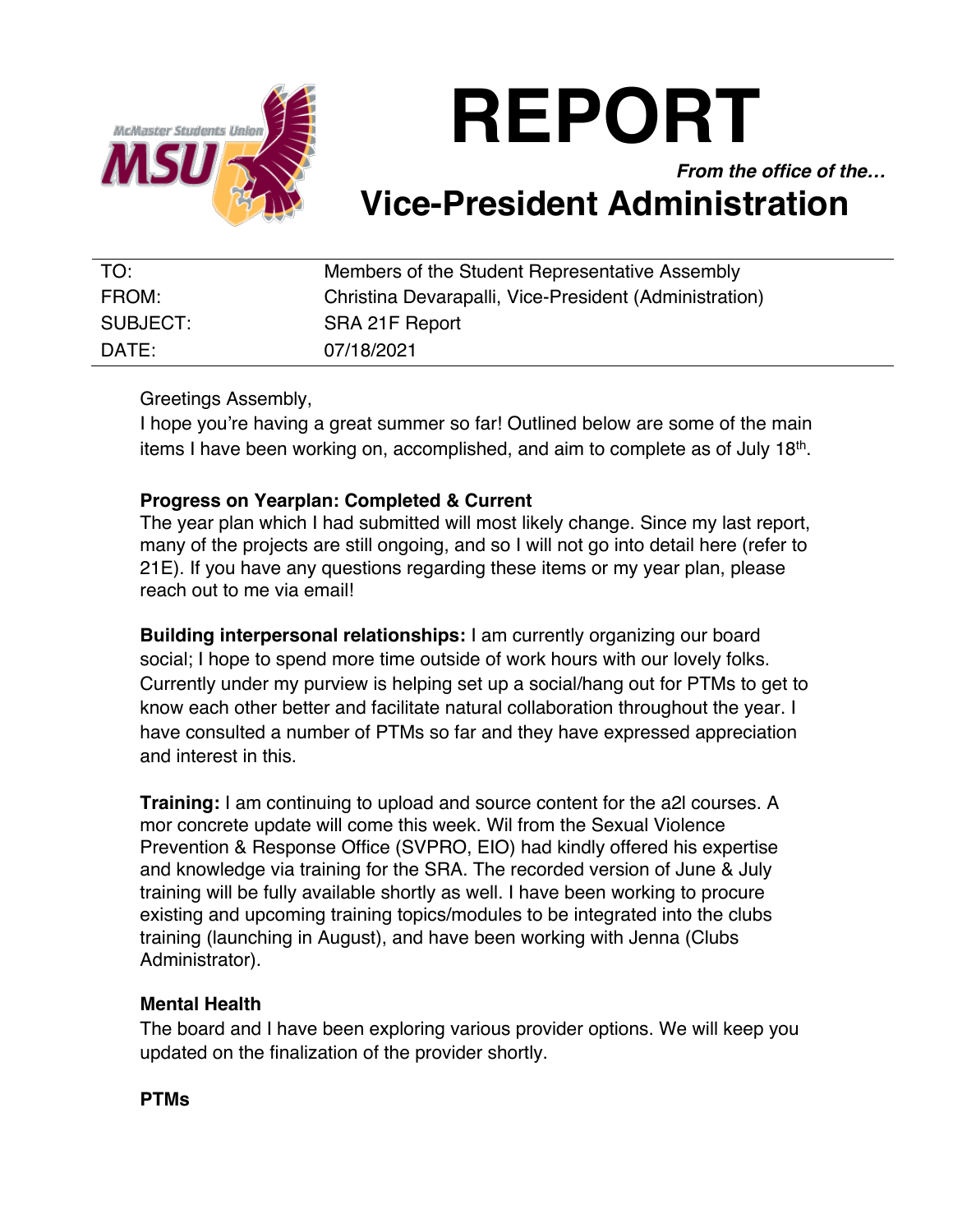**Support:** Due to the urgency of some matters (ex. Campus spaces, visitation) and for ease of access, I am continuing to hold drop-ins for PTMs 3x a week. I have been hearing positive feedback as it takes off some added burden of folks typing long emails.

**Hiring:** SWHAT will be returning! I am hoping to start the hiring process this coming week, including job posting, applications, and interviews over the next few weeks.

After interviews, Denver, John and me had selected our HR Director. Wooder, Siobhan and I will be hiring a Project and Campaign Coordinator.

**Training:** I am aiming to finalize a timeframe for MSU-wide volunteer training, which will take place in September. Any new service hires would still complete foundational training (ex. WHMIS, Due Diligence).

**Year Plans:** Victoria and I have read all the Services' year plans. I have provided feedback where due, and finalized year plans are set to go to EB this coming Thursday

**Services:** The EFRT Advisory Board is set to have its first meeting this Tuesday. The focus is organizing a successful return to campus; some of the items to be discussed include responder training, hours of operation, and residence rooms for responders. I have been a main consultation point in conjunction with the organization of FCC's Lockers of Love. Some services are gearing up to take part in Welcome Week, solo or in collaboration with each other, I will be supporting them in the big-picture logistics.

# **Upcoming Events, Projects, & Activities**

**HR Hiring:** Next steps are getting the hire situated in her role and the MSU environment. Now that we have an HR, I aim to hire an ATRA so we can get the community needs assessment underway.

# **SRA**

**Support: Meetings/Rotational Drop-Ins:** As a board, we had been conducting biweekly rotations amongst ourselves, so all SRA have the chance to meet with VPs at least once if not more. The continuation of these meetings for the duration of the summer will be looked at moving forward.

**Training:** I have reached out to the EIO regarding SRA training for July. Asynchronous content covering the remaining topics will be posted as well.